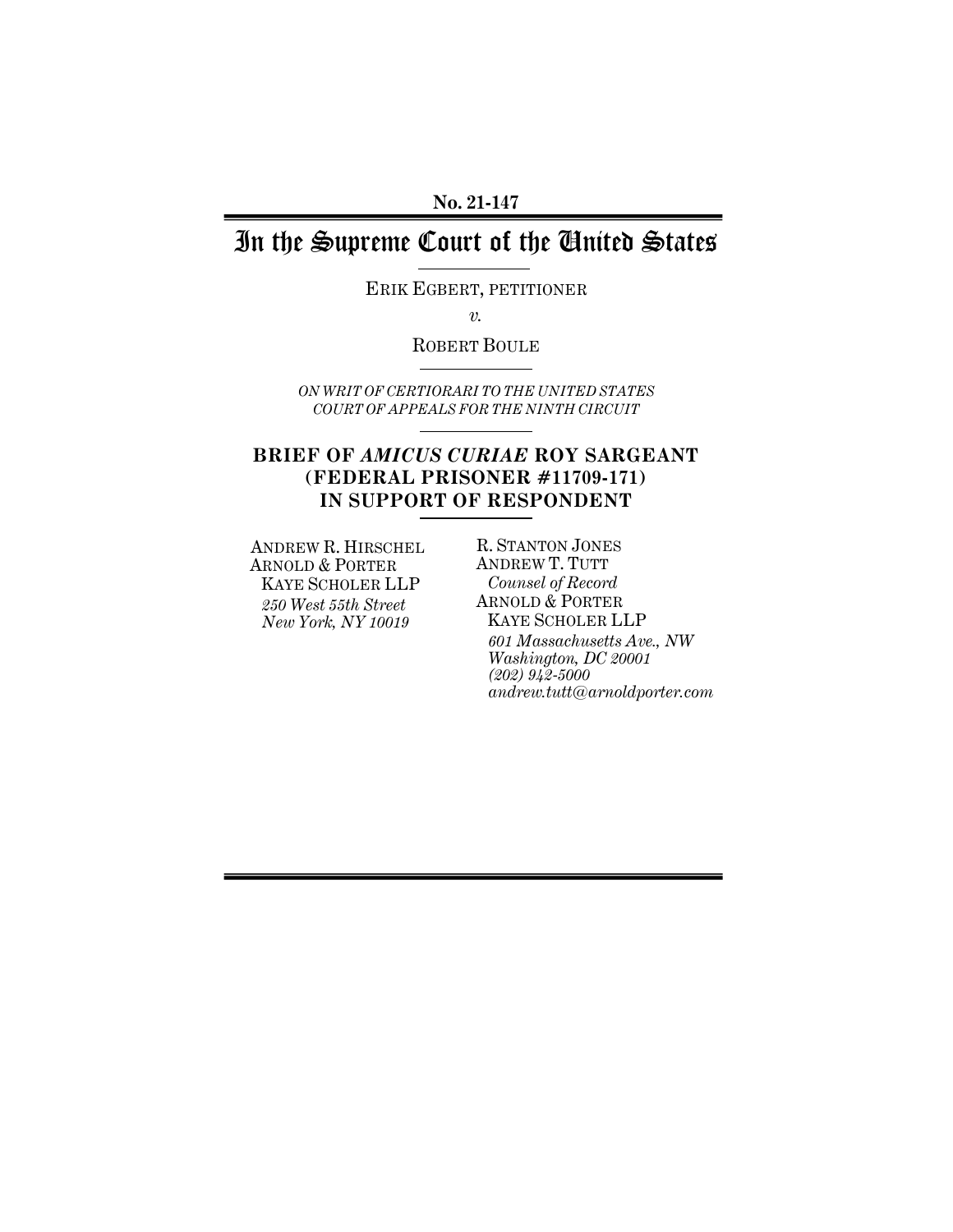## **QUESTIONS PRESENTED**

1. Whether a cause of action exists under *Bivens* for First Amendment retaliation claims.

2. Whether a cause of action exists under *Bivens* for claims against federal officers engaged in immigrationrelated functions for allegedly violating a plaintiff's Fourth Amendment rights.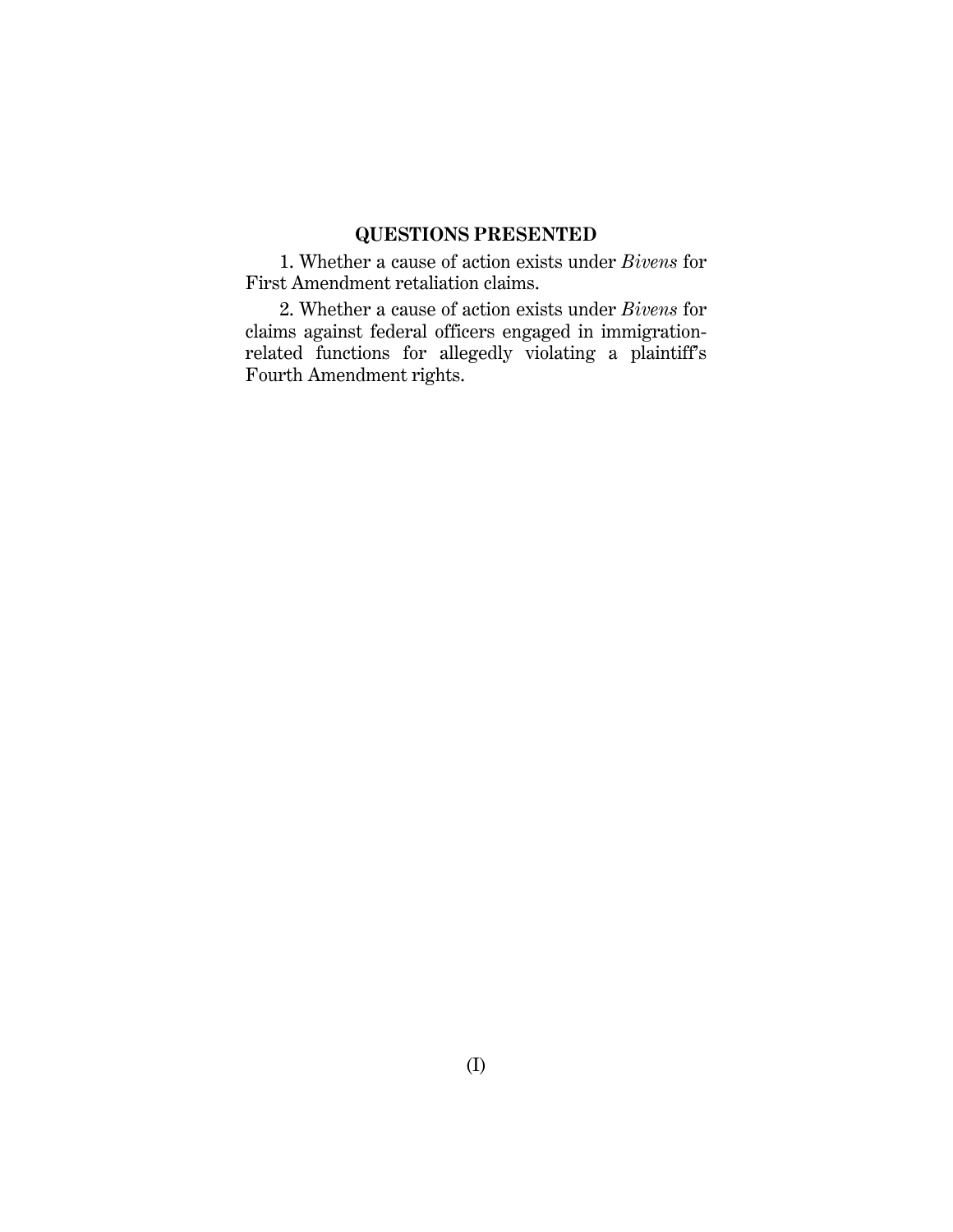## **TABLE OF CONTENTS**

|                                                                                                                                                                                           | Page |
|-------------------------------------------------------------------------------------------------------------------------------------------------------------------------------------------|------|
|                                                                                                                                                                                           |      |
|                                                                                                                                                                                           | 3    |
|                                                                                                                                                                                           | 5    |
| Unless No Case Can Meet <i>Abbasi's</i> Test, The<br>I.<br>Court Cannot Categorically Rule Out All<br><i>Bivens</i> Retaliation Claims Without Overruling                                 | 5    |
| II. Mr. Sargeant's Case Satisfies <i>Abbasi's</i>                                                                                                                                         | 9    |
| III. Because No Party Has Asked the Court to<br>Overrule Abbasi, The Court Should Either<br>Apply It To this Case's Unique Fact Pattern or<br>Dismiss the First Question as Improvidently |      |
|                                                                                                                                                                                           |      |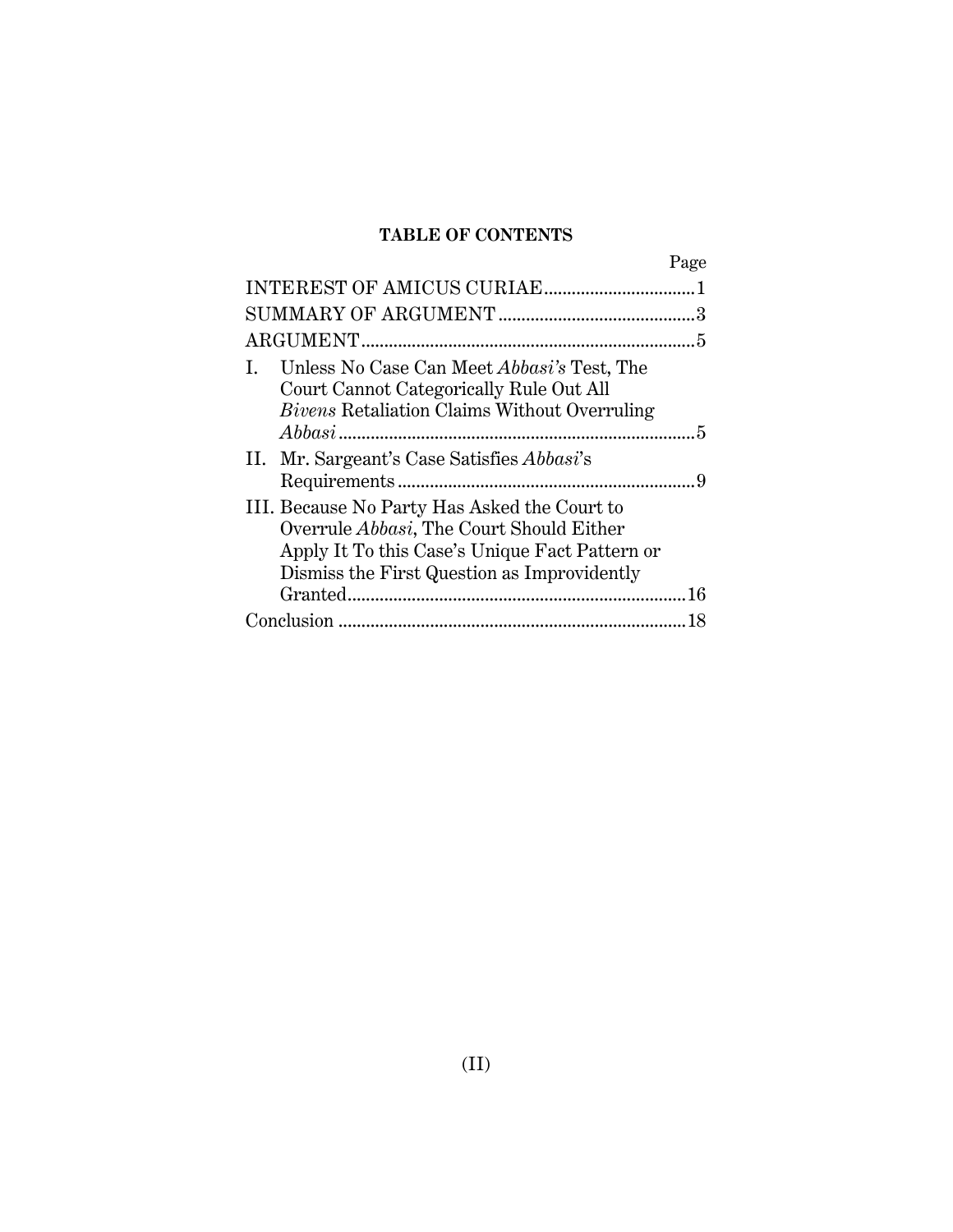## **TABLE OF AUTHORITIES**

| Cases                                                                             | Page(s) |
|-----------------------------------------------------------------------------------|---------|
| Atkinson v. Taylor,                                                               |         |
|                                                                                   |         |
| Bivens v. Six Unknown Named Agents of Fed.                                        |         |
| Bureau of Narcotics,                                                              |         |
|                                                                                   |         |
| Bush v. Lucas,                                                                    |         |
|                                                                                   |         |
| Citizens United v. Federal Election Com'n,<br>558 U.S. 310 (2010) (Roberts, C.J., |         |
|                                                                                   |         |
| Crawford-El v. Britton,                                                           |         |
|                                                                                   |         |
| Farmer v. Brennan,                                                                |         |
|                                                                                   |         |
| Gibbs v. Hopkins,                                                                 |         |
| Glover v. Alabama Dep't of Corrections,                                           |         |
|                                                                                   |         |
|                                                                                   |         |
| <i>Henderson v. DeRobertis,</i>                                                   |         |
|                                                                                   |         |
| Hernandez v. Mesa,                                                                |         |
|                                                                                   |         |
| Janus v. American Federation of State County                                      |         |
| and Municipal Employees, Council 31,                                              |         |
|                                                                                   |         |
| Johnson v. United States,                                                         |         |
|                                                                                   |         |
| McCutcheon v. Fed. Election Comm'n,                                               |         |
|                                                                                   |         |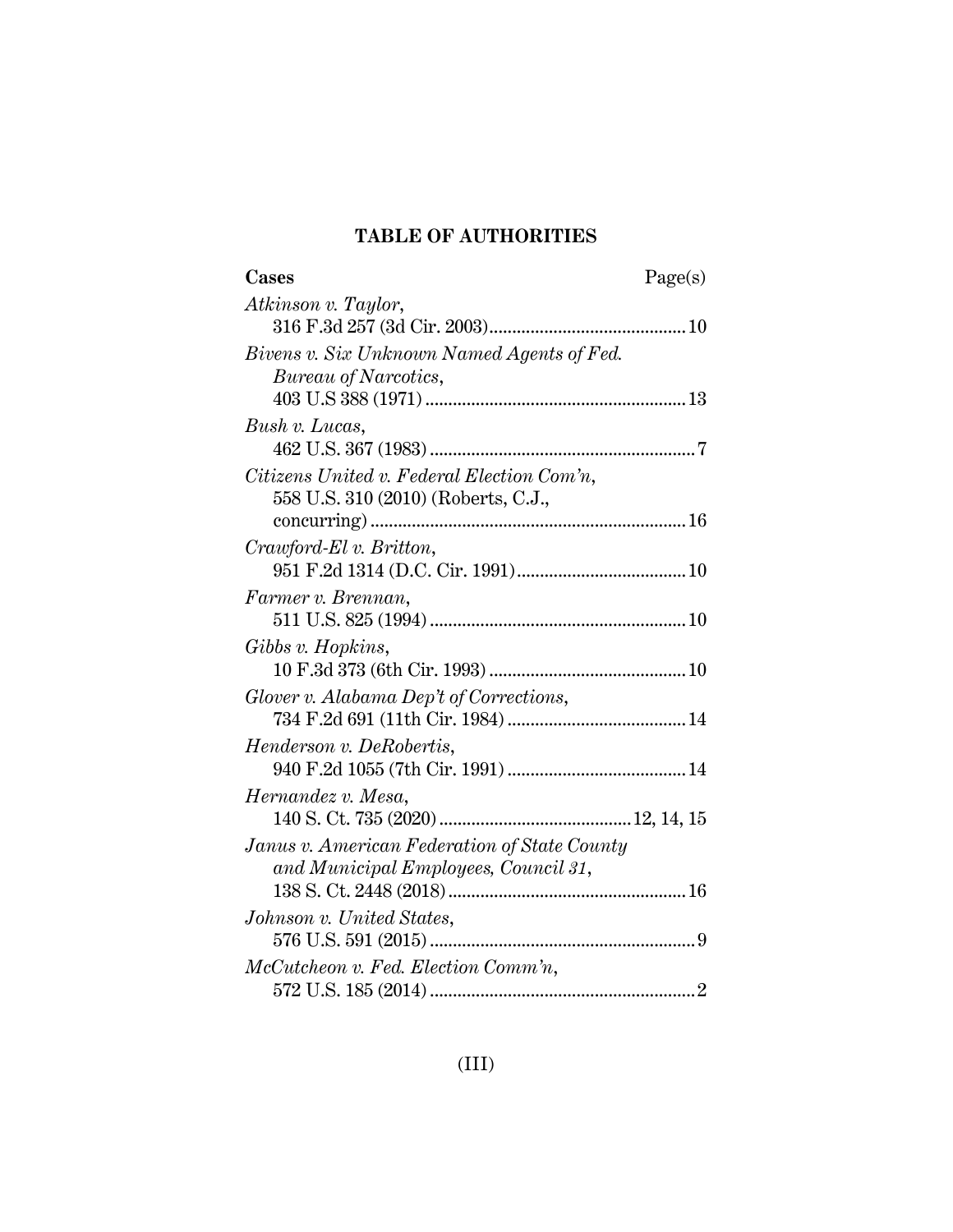| Cases—Continued                         | Page(s) |
|-----------------------------------------|---------|
| Payne v. Tennessee,                     |         |
|                                         |         |
| <i>Rhodes v. Robinson,</i>              |         |
|                                         |         |
| Ross v. Blake,                          |         |
|                                         |         |
| Scott v. Churchill,                     |         |
|                                         |         |
| Slakan v. Porter,                       |         |
|                                         |         |
| Smith v. Rowe,                          |         |
|                                         |         |
| United States v. Carolene Prods. Co.,   |         |
|                                         |         |
| United States v. International Business |         |
| <i>Machines Corp.,</i>                  |         |
|                                         |         |
| United States v. Verdugo-Urquidez,      |         |
|                                         |         |
| Ziglar v. Abbasi,                       |         |
|                                         |         |
| <b>Statutes</b>                         |         |
|                                         |         |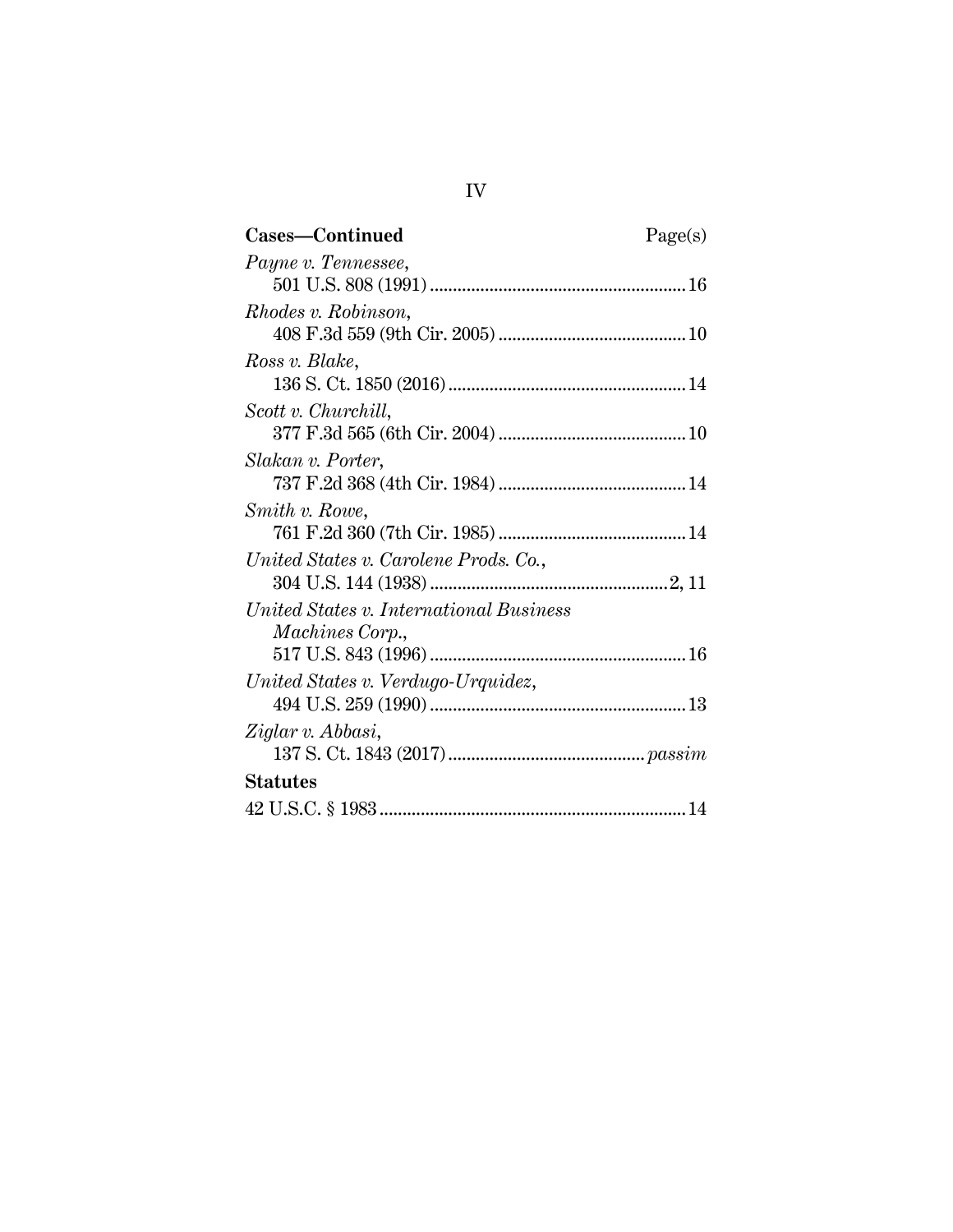### **INTEREST OF AMICUS CURIAE1**

Roy Sargeant is a federal inmate who has a substantial interest in the resolution of the first question presented in this case: whether there are *any*  circumstances where a cause of action exists under *Bivens* for a First Amendment retaliation claim. Mr. Sargeant's corrections counselor deliberately moved him into housing with violent inmates in retaliation for filing complaints under the Prison Rape Elimination Act (PREA) and the prison's designated reporting procedures. The district court dismissed Mr. Sargeant's complaint, holding that it presented a new *Bivens* context and special factors counseled hesitation. He appealed and his appeal is now being held in abeyance in the Seventh Circuit pending the Court's ruling in the instant matter. *Sargeant v. Barfield*, No. 21-2287 (7th Cir.).

Mr. Sargeant submits this brief to explain that there are cases, in addition to respondent's, where First Amendment retaliation claims meet the test set forth in *Ziglar v. Abbasi*, 137 S. Ct. 1843 (2017). His is one such case. Mr. Sargeant was the victim of petty retaliation by a low-level prison official. His case will have no impact on national security, foreign relations, or executive branch policymaking. He was transferred from the prison shortly after the incident, meaning he has no other remedy but damages. And the courts are well-equipped to handle claims like his*.* They decide identical claims with virtually identical facts brought by state prisoners against state prison officials under § 1983 using identical legal

<sup>&</sup>lt;sup>1</sup> No counsel for a party authored this brief in whole or in part, and no party or counsel for a party made a monetary contribution intended to fund the preparation or submission of this brief. No one other than *amicus curiae* or its counsel made a monetary contribution to the preparation or submission of this brief. All parties have consented to the filing of this brief.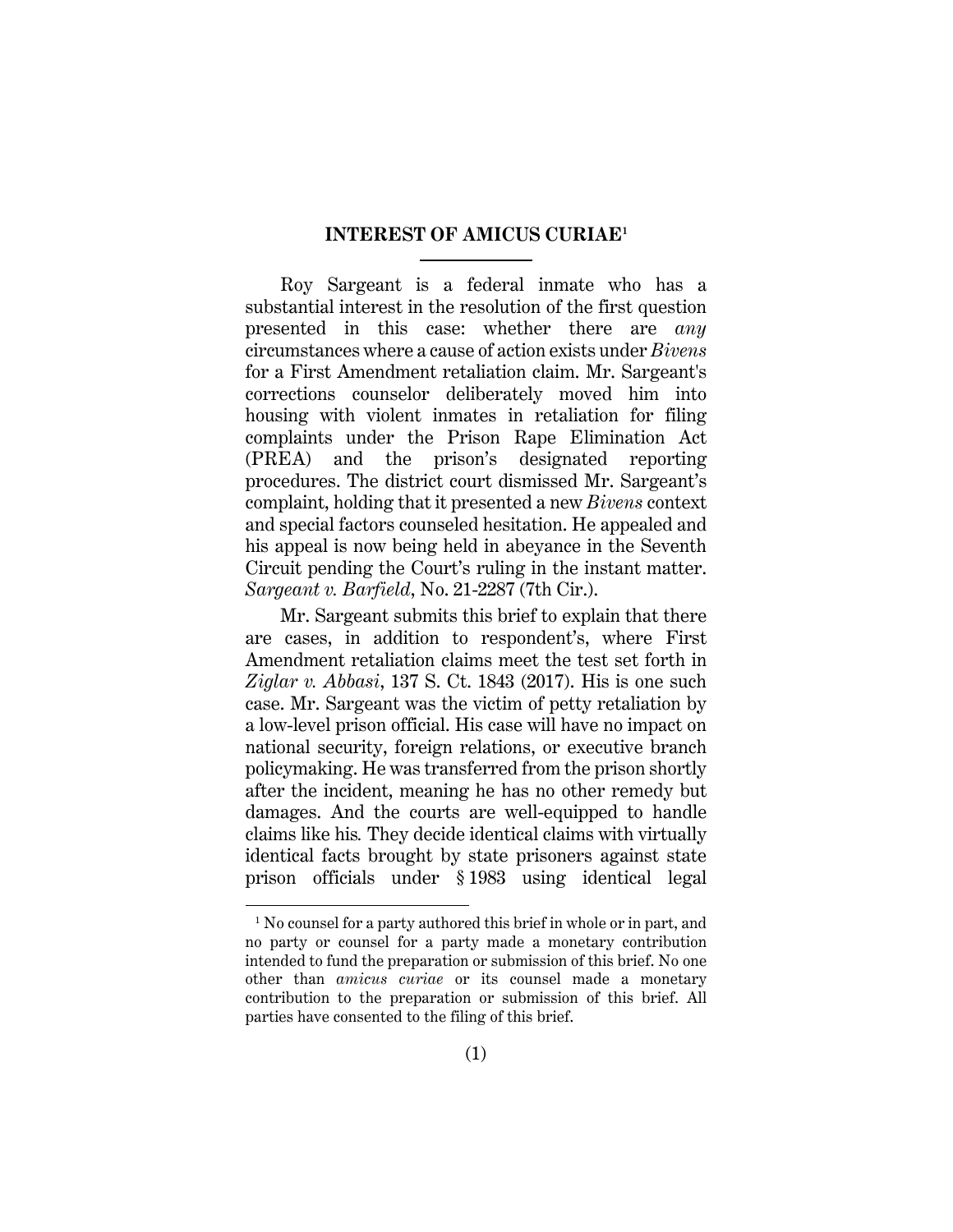standards every day. The screens against meritless and frivolous suits—embodied in the "no alternative remedies" requirement, the Prison Litigation Reform Act screening procedures, and the doctrine of qualified immunity—prevent all but the most well-pleaded and serious claims from burdening executive branch officers at all.

An additional consideration supports extension of *Bivens* to claims like Mr. Sargeant's: federal prisoners do not have the political power to obtain relief through legislation. They cannot lobby Congress to enact a cause of action to protect their rights. They lack all control over their residency and are frequently moved between prisons without any say. They lack attachment to their political communities, confined within the prison walls. In many states, they lack the right to vote, even after their release. Many are indigent and therefore lack the resources to "participate in democracy through political contributions." *McCutcheon v. Fed. Election Comm'n*, 572 U.S. 185, 191 (2014). They cannot leaflet on the public street or volunteer for political campaigns. They are politically unpopular. As a result, Mr. Sargeant is more likely to be *carved out* of a cause of action than carved into one. Democracy does not work for "discrete and insular minorities" who lack access to "those political processes ordinarily to be relied upon to protect" them. *United States v. Carolene Prods. Co.*, 304 U.S. 144, 153 n.4 (1938). To the question, "Why shouldn't Congress, rather than the Court, decide whether to provide a damages remedy to Mr. Sargeant?" He can only answer: "Because Congress never will."

The Court should decline to close the door completely on First Amendment retaliation claims under *Bivens.* The Court could have shut that door on numerous earlier occasions, but did not, because of its recognition that cases like Mr. Sargeant's exist: cases where eliminating *Bivens*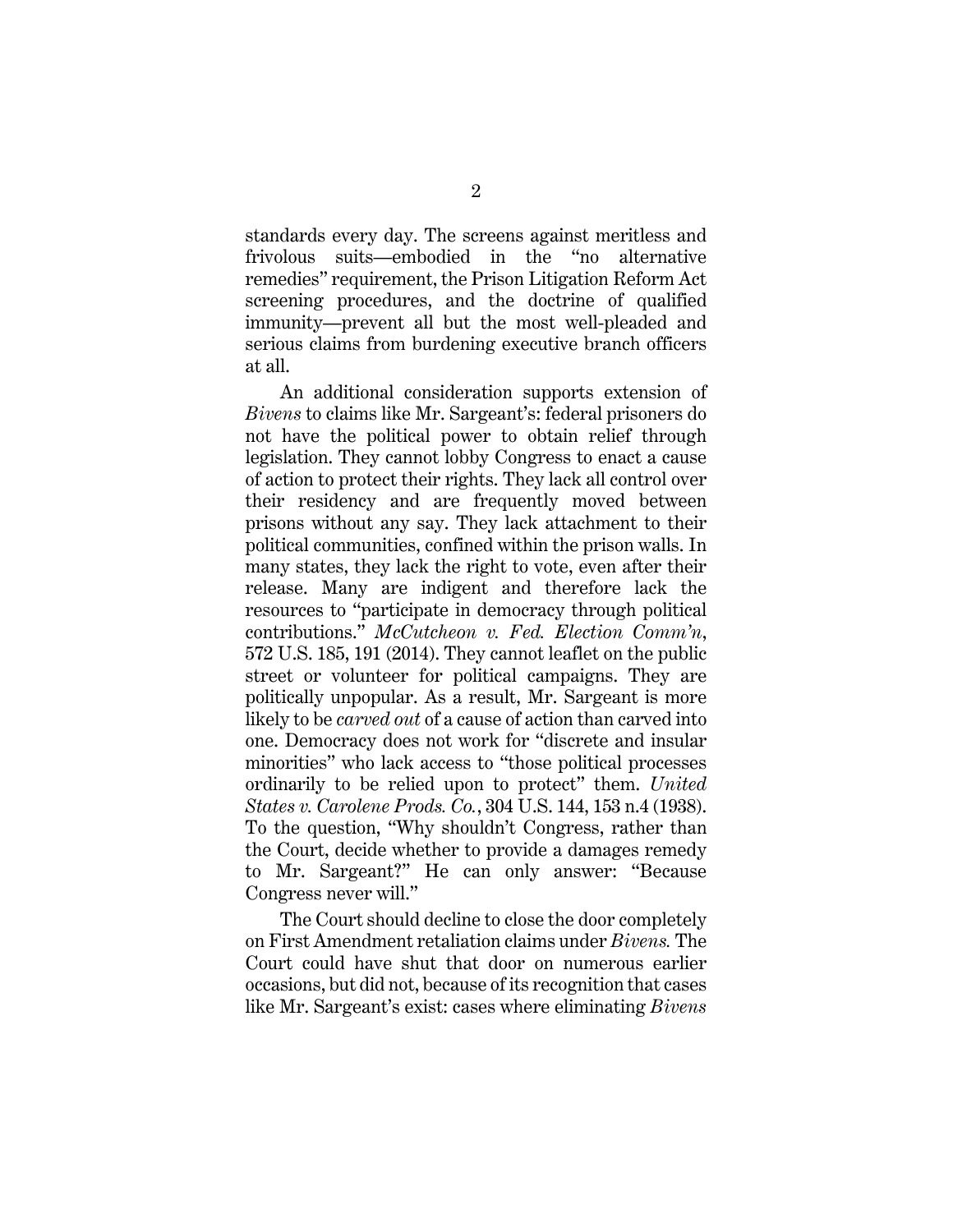retaliation claims would license low-level officials to engage in petty, vindictive, and egregiously unconstitutional conduct without even the theoretical possibility of being held accountable. The Court should either narrow the first question presented to a straightforward special factors analysis under *Abbasi* or dismiss the first question presented as improvidently granted.

#### **SUMMARY OF ARGUMENT**

The Court cannot categorically hold that no cause of action exists under *Bivens* for First Amendment retaliation claims without overruling *Ziglar v. Abbasi*, 137 S. Ct. 1843 (2017). Yet neither the petitioner nor the United States have asked the Court to overrule *Abbasi*; and none of the factors that govern whether to overrule a precedent favor doing so. The Court should therefore apply *Abbasi* to the facts here or dismiss the first question as improvidently granted.

In *Abbasi*, the Court set forth a test for when federal courts can extend the *Bivens* remedy to new contexts. That test calls on courts to engage in a nuanced factual inquiry that looks at, among other things, the identity of the defendants, the facts constituting the claim, and the availability of alternative remedies, among other fact- and case-specific considerations. *Id*. at 1856-58. But Petitioner and the United States have asked the Court to hold, as a categorical matter, that *no* cause of action exists under *Bivens* for First Amendment retaliation claims. Pet'r. Br. 25; U.S. Br. 19. The only way for the Court to rule for petitioner in that manner without overruling *Abbasi* would be to find that *no* First Amendment retaliation fact pattern could ever satisfy *Abbasi*'s nuanced multifactor test.

But Mr. Sargeant's case shows that there are fact patterns, in addition to respondent's, that meet *Abbasi*'s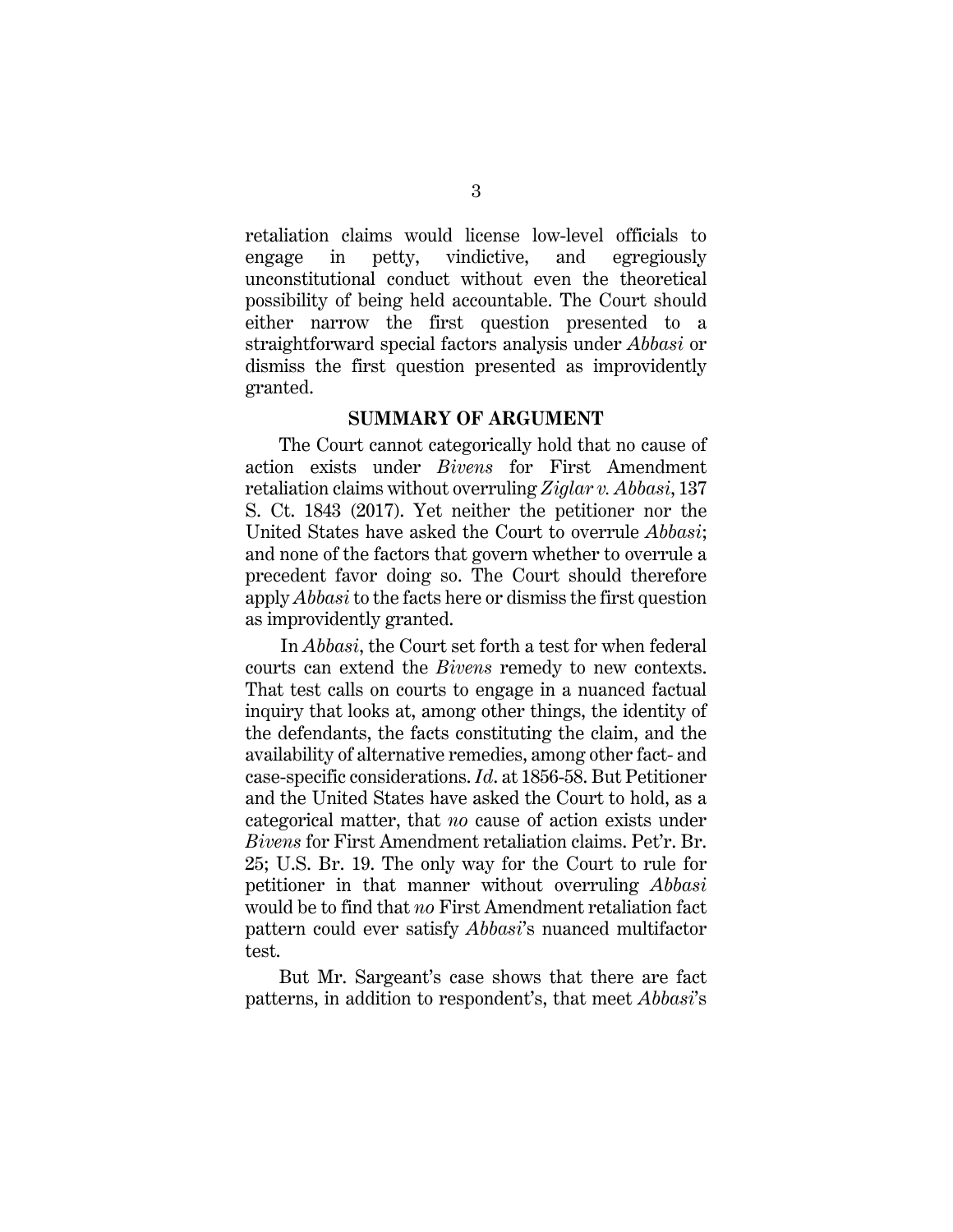requirements. Mr. Sargeant has no alternative remedies available to him, and his case involves no "special factors" counseling hesitation before extending *Bivens* to a new context. Failing to recognize a remedy under the circumstances of his case would free prison guards to retaliate against federal prisoners for their speech, and to bar them from access to institutional grievance processes whenever they wish, without the possibility of any sort of accountability.

Fact patterns like Mr. Sargeant's reveal that petitioner's conclusion—that no First Amendment retaliation claim could ever satisfy *Abbasi—*is flawed*.*  Because these cases exist, the Court cannot rule for petitioner and the United States without overruling *Abbasi*. But neither petitioner nor the United States have pressed the Court to take that step. Nor should the Court do so; *Abbasi* is barely five years old. The Court in *Abbasi*  went to great lengths to slow the extension of *Bivens*  remedies to new contexts, setting forth a strict test designed to eliminate most claims while still leaving open the possibility that *Bivens* could work as intended for a select few, like Mr. Sargent and respondent. So far, the *Abbasi* test has functioned as designed: lower courts regularly apply the test to the specific facts they encounter and find that an extension of *Bivens* is not warranted. On ten previous occasions the Court has declined to extend the *Bivens* remedy, U.S. Br. at 13 (collecting cases), but the Court has not, on any of those occasions, adopted rigid categorical rules that would leave federal officials completely unaccountable for deliberate and egregiously unconstitutional conduct. The Court should not do so in this case.

The Court should stop short of any sweeping declarations*.* Instead it should honor the letter and spirit of *Abbasi*, and acknowledge the unique circumstances of incarcerated retaliation victims, by either applying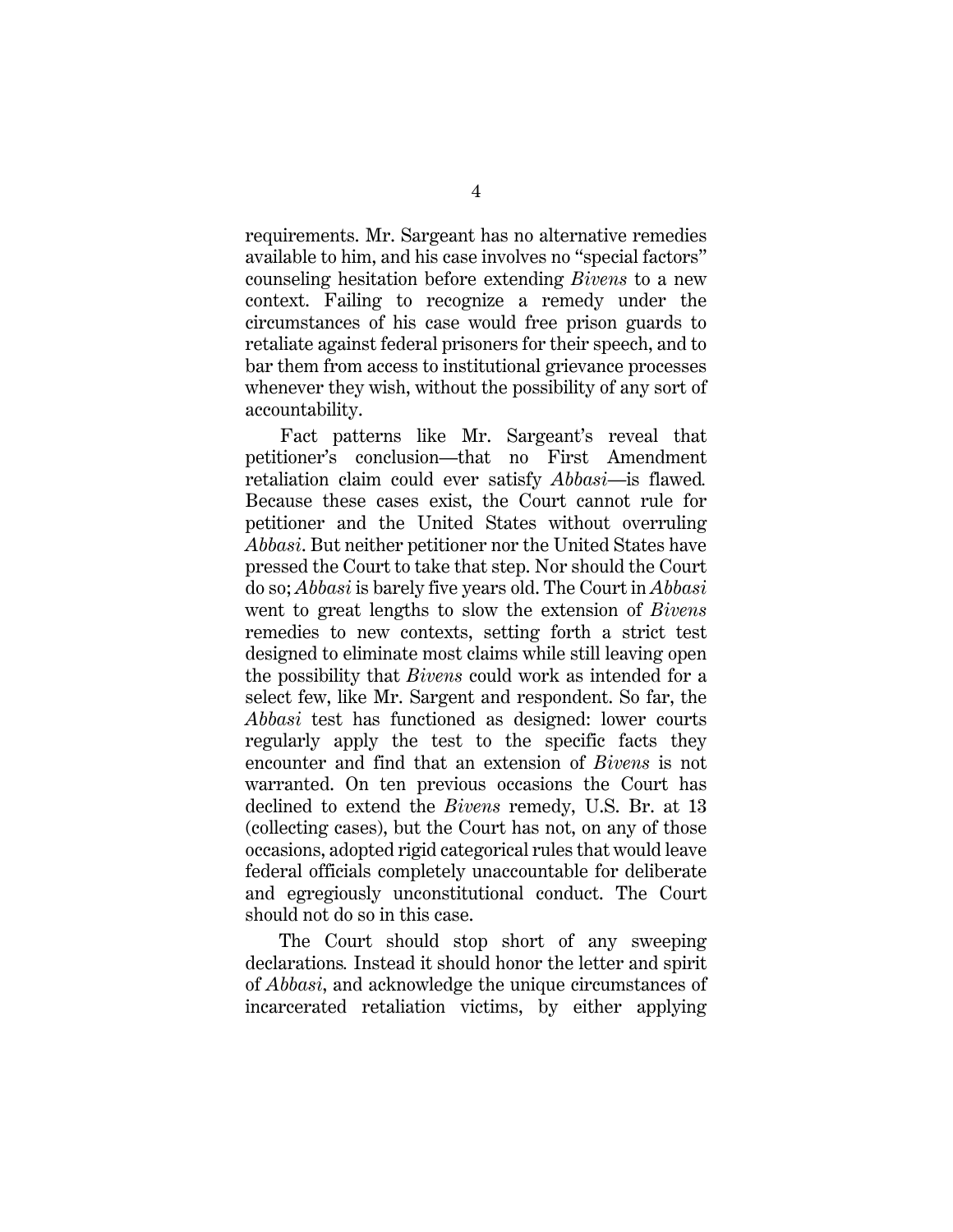*Abbasi* exclusively to the unique facts of the case at bar or dismissing the first question presented as improvidently granted.

#### **ARGUMENT**

### **I. UNLESS NO CASE CAN MEET** *ABBASI'S* **TEST, THE COURT CANNOT CATEGORICALLY RULE OUT ALL** *BIVENS* **RETALIATION CLAIMS WITHOUT OVERRULING** *ABBASI*

In *Abbasi*, the Court dedicated considerable space to setting forth the analysis for lower courts to apply when presented with *Bivens* claims in new contexts. Implausibly, petitioner would have the Court conclude that that very test was a false door through which no First Amendment retaliation claim could ever pass. Pet. Br. 25. But that is not what the Court intended. Instead, the Court stated explicitly: "[If] equitable remedies prove insufficient, *a damages remedy might be necessary* to redress past harm and deter future violations." *Abbasi*, 137 S. Ct. at 1858. If the *Abbasi* Court had not envisioned that an extension of *Bivens* might be warranted on some occasion, or if that Court had believed it possible to categorically eliminate entire classes of potential claims, then it would have had no reason to establish its test or to subject countless federal courts to its application.

Under the *Abbasi* test, federal courts asked to extend *Bivens* must first determine if the context is new. 137 S. Ct. at 1859-60. If the context is new, courts must assess whether "special factors" counsel "hesitation" before recognizing a *Bivens* claim in that new context. *Id*. at 1857. The Court explained this analysis in general terms:

[T]he inquiry must concentrate on whether the Judiciary is well suited, absent congressional action or Instruction, to consider and weigh the costs and benefits of allowing a damages action to proceed. Thus, to be a "special factor counselling hesitation," a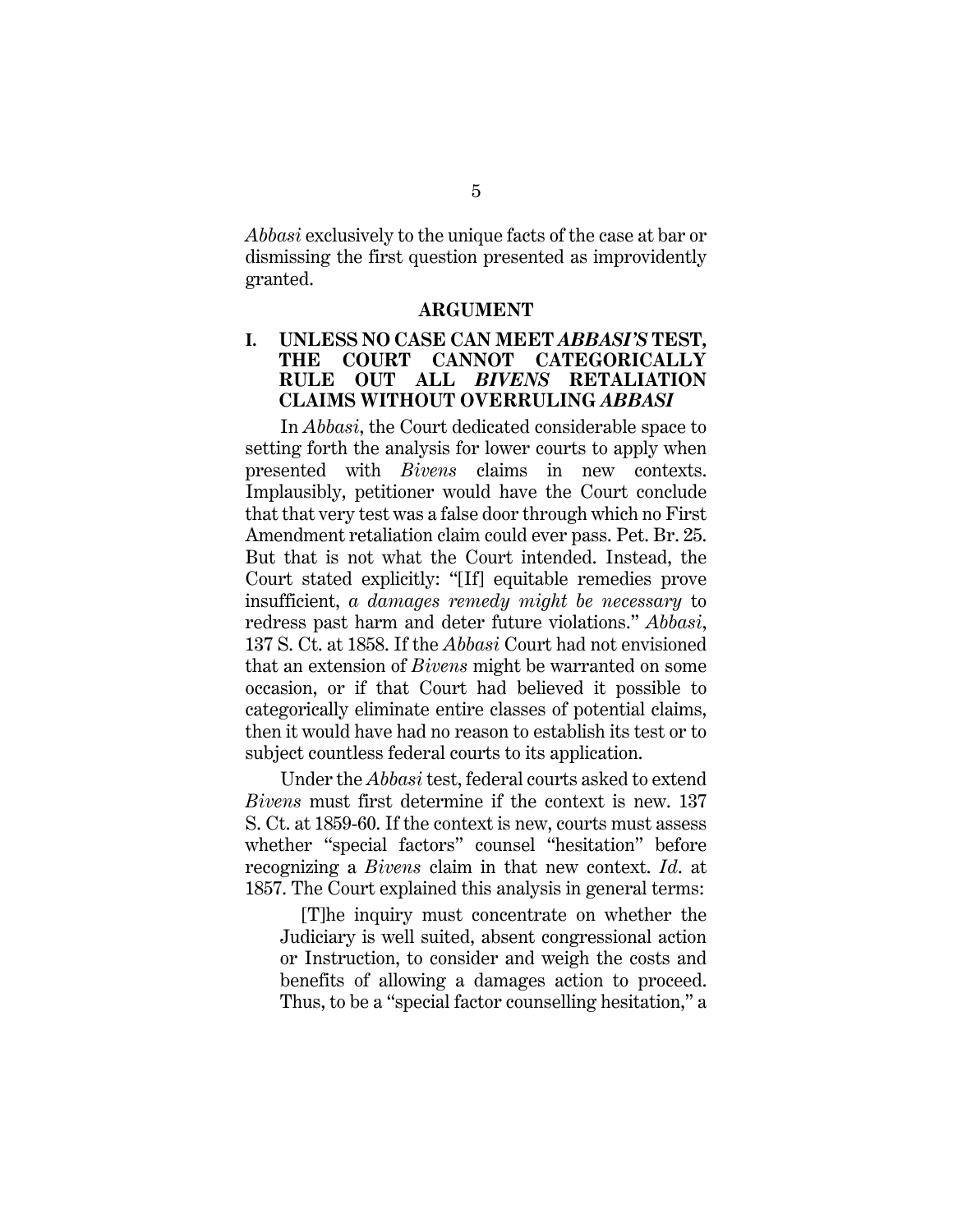factor must cause a court to hesitate before answering that question in the affirmative. . . .

[T]he decision to recognize a damages remedy requires an assessment of its impact on governmental operations systemwide. Those matters include the burdens on Government employees who are sued personally, as well as the projected costs and consequences to the Government itself when the tort and monetary liability mechanisms of the legal system are used to bring about the proper formulation and implementation of public policies.

137 S. Ct. at 1857-58.

The generalized presentation of the special factors analysis makes for a test that is inherently fact-specific; to hold, based on one set of facts, that *no* conceivable First Amendment retaliation set of facts could ever satisfy such an inherently context-dependent test would be both needlessly overbroad (if not impossible) and unfaithful to *Abbasi*'s intent.

*Abbasi* explained that "sometimes there will be doubt [that *Bivens* should be extended] because the case arises in a context in which Congress has designed its regulatory authority in a guarded way." 137 S. Ct. at 1858. "And sometimes," the Court wrote, "there will be doubt because *some other feature of a case*—*difficult to predict in advance*—causes a court to pause[.]" *Id.* (emphasis added). Despite this recognition that the special factors in future cases are "difficult to predict in advance," petitioner and the United States urge this Court to "predict" features of every possible First Amendment retaliation case. *See* Pet. Br. 11 (drawing broad conclusions about "every *Bivens* extension").

The *Abbasi* Court continued, "[i]n a related way, if there is an alternative remedial structure *present in a certain case*, that alone *may* limit the power of the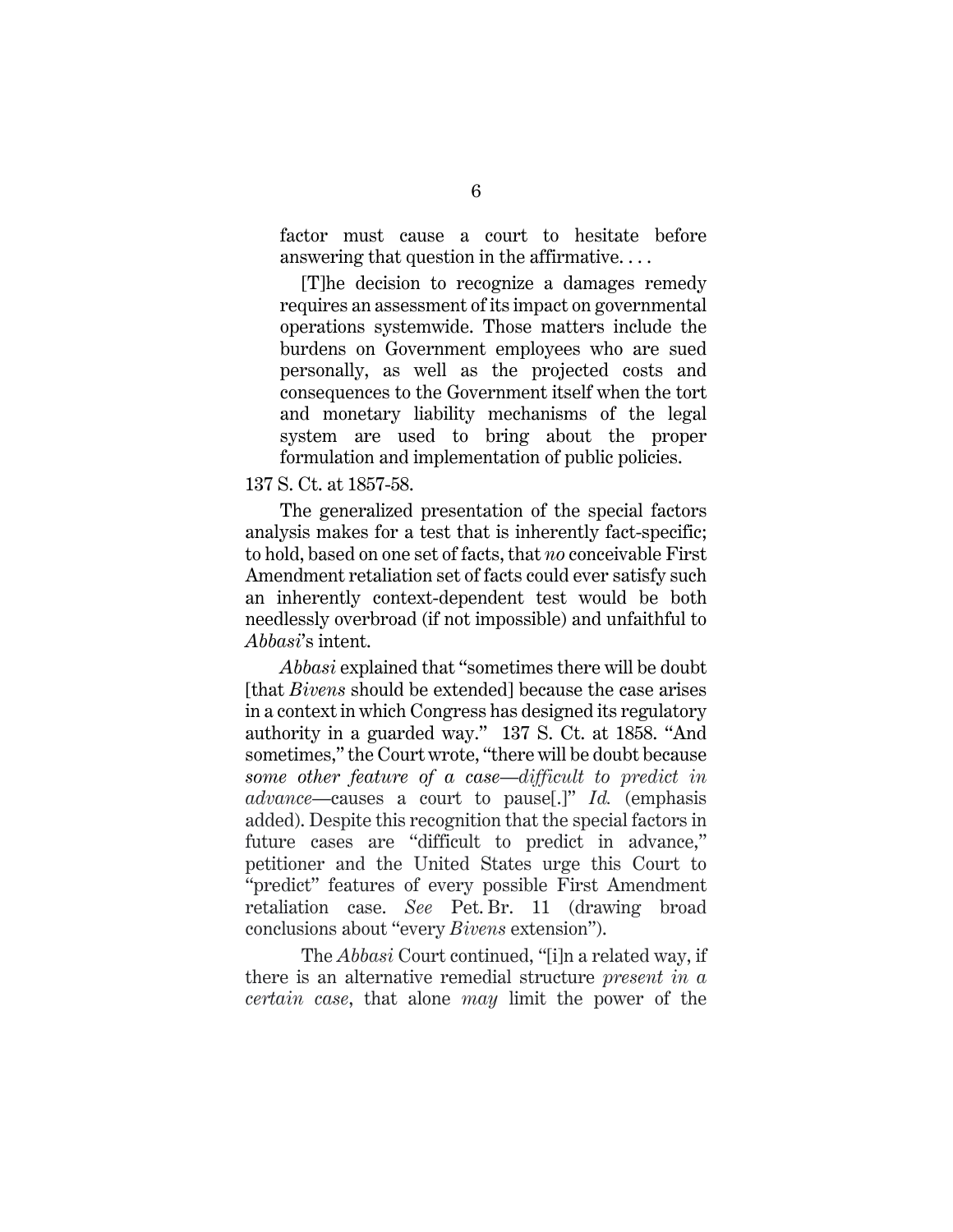judiciary to infer a new *Bivens* cause of action." 137 S. Ct. at 1859 (emphasis added).

Petitioner and the United States argue as if *Abbasi* left open the possibility of eliminating entire *Bivens*  "contexts" wholesale without any fact-specific inquiry. Pet. Br. at 25-26 (claiming that all First Amendment retaliation claims *as a category* are a "new context"); U.S. Br. at 15-16 (same). But such an interpretation would render whole passages of the *Abbasi* opinion entirely superfluous.

The Court stated that "if Congress has created any alternative, existing process for protecting the injured party's interest[,] that itself may amount to a convincing reason for the Judicial Branch to refrain from providing a new and freestanding remedy in damages." *Id*. at 1858. (quotations and alterations omitted). Determining whether Congress created a process for protecting the interests of an injured party must necessarily appraise the specific interests at issue *in that case*. For example, in *Bush v. Lucas*, 462 U.S. 367 (1983), the Court held that a First Amendment retaliation claim by a federal employee was not cognizable under *Bivens* "[b]ecause such claims arise out of an employment relationship that is governed by comprehensive procedural and substantive provisions giving meaningful remedies against the United States." *Id.* at 368. While federal employees have access to comprehensive and meaningful procedural safeguards for retaliation claims, federal inmates like Mr. Sergeant do not. The determination whether to extend *Bivens*  retaliation claims to federal inmates, as opposed to federal employees, requires a fresh inquiry.

The *Abbasi* Court itself assessed the claims before it individually, identifying *claim-specific* reasons for refusing to recognize *Bivens* claims: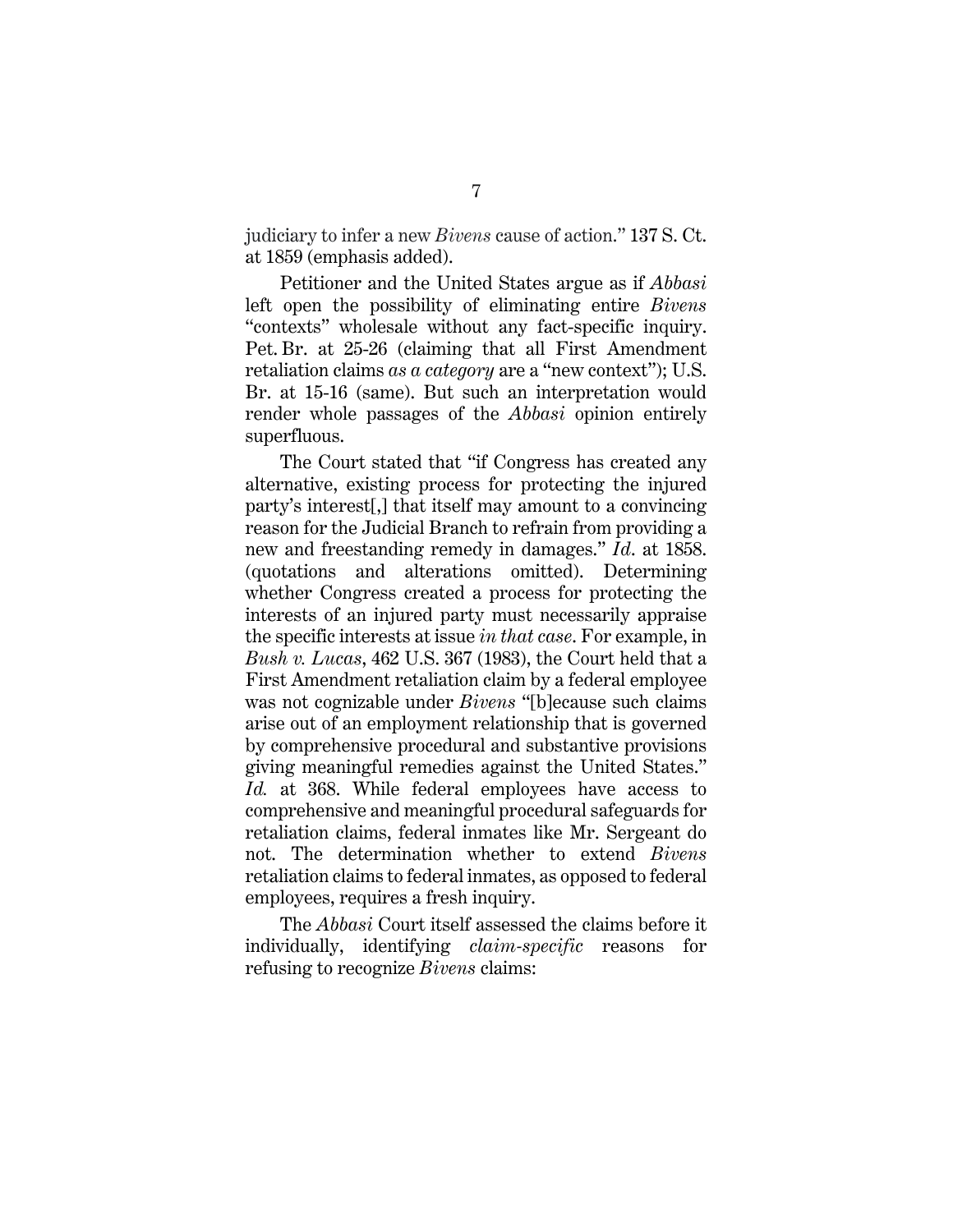With respect to the claims against the Executive Officials, it must be noted that a *Bivens* action is not a proper vehicle for altering an entity's policy. . . .

A closely related problem . . . is that the discovery and litigation process would either border upon or directly implicate the discussion and deliberations that led to the formulation of the policy in question.

137 S. Ct. at 1860-61 (internal quotations and citations omitted). The Court observed, though, that these concerns did not apply to the claims against the other petitioners. *Id*. at 1861 ("this special factor . . . applies to the claims against the Executive Officials"). And one petitioner in *Abbasi* "require[d] a different analysis" altogether. *Id*. at 1863.

Though the *Abbasi* Court indicated that few cases would pass its test, the language of the opinion undoubtedly envisioned that some cases would: "The answer most often will be Congress . . . In most instances . . . Sometimes there will be doubt . . . And sometimes there will be [other reasons for] doubt." *Id.* at 1857-58. Mr. Sargeant does not dispute that *Bivens* extensions are not warranted "in most instances," but for him the difference between "most instances" and *all* instances means everything. And yet petitioner and the United States casually suggest that no gap exists between the two.

To accept petitioner's invitation to categorically eliminate all First Amendment *Bivens* retaliation claims without overruling *Abbasi*, the Court must determine that no retaliation fact pattern could possibly meet *Abbasi*'s requirements. That is, petitioner asks the Court to omnisciently envision every conceivable First Amendment retaliation claim and hold that *all* of them have special factors counseling hesitation, and that *none* of them might, like Mr. Sargeant's case, have features that counsel *extending* the *Bivens* remedy*.* But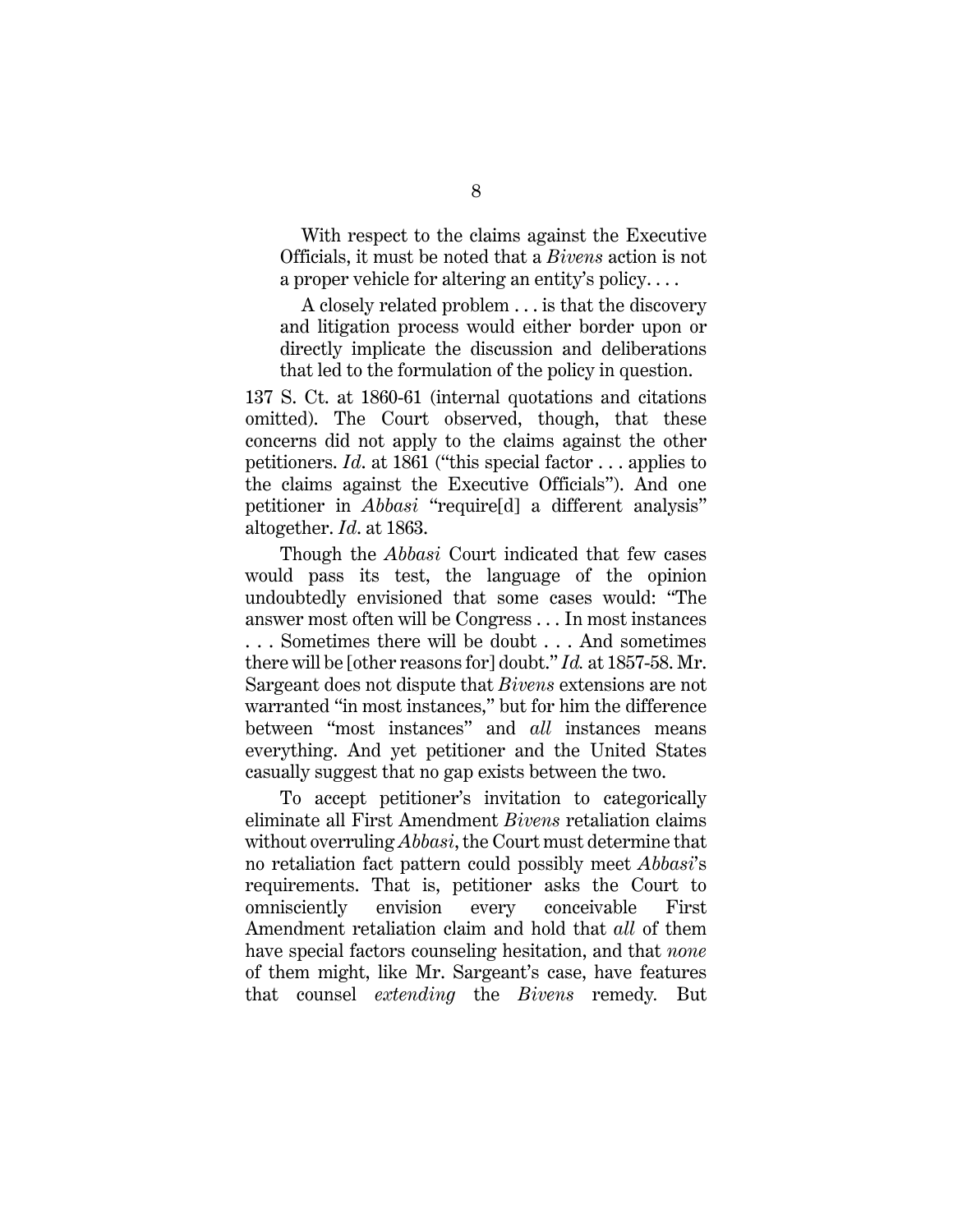envisioning every conceivable case is an impossible task*.*  "It ties the judicial assessment . . . to . . . judicially imagined [cases] . . . not to real-world facts." *Johnson v. United States*, 576 U.S. 591, 597 (2015)*.* "How does one go about deciding" what these imagined cases involve? *Id.*  "A survey? Expert evidence? Google? Gut instinct?" *Id.*  Fortunately, envisioning every conceivable case is unnecessary here, as even a single example would be sufficient to show that the Court cannot eliminate all First Amendment retaliation claims without overruling *Abbasi.*  Mr. Sargeant's case offers a particularly clear example.

#### **II. MR. SARGEANT'S CASE SATISFIES** *ABBASI***'S REQUIREMENTS**

Mr. Sargeant's case illustrates why this Court should hesitate before broadly concluding that no First Amendment retaliation fact pattern could ever satisfy the test set forth in *Abbasi.* Mr. Sargeant's case features no special factors counseling hesitation. And it presents one important special factor counseling in favor of extending the remedy: lack of political power.

At all times relevant to his case, Mr. Sargeant was an inmate confined in the United States Penitentiary in Thomson, Illinois ("Thomson"). D. Ct. Dkt. No. 67 at 1.2 The facts relevant to his claim revolve around adverse actions taken by Mr. Sargeant's case manager, Aracelie Barfield, who was responsible for guiding and evaluating his progress while incarcerated; Ms. Barfield is the defendant in Mr. Sargeant's case.3 *Id*.

<sup>2</sup> These citations are to the docket for the Northern District of Illinois in *Sargeant v. Barfield*, No. 19-cv-50187 (N.D. Ill.).

<sup>&</sup>lt;sup>3</sup> The factual account that follows reflects Mr. Sargeant's handwritten allegations as construed by the District Court for the Northern District of Illinois.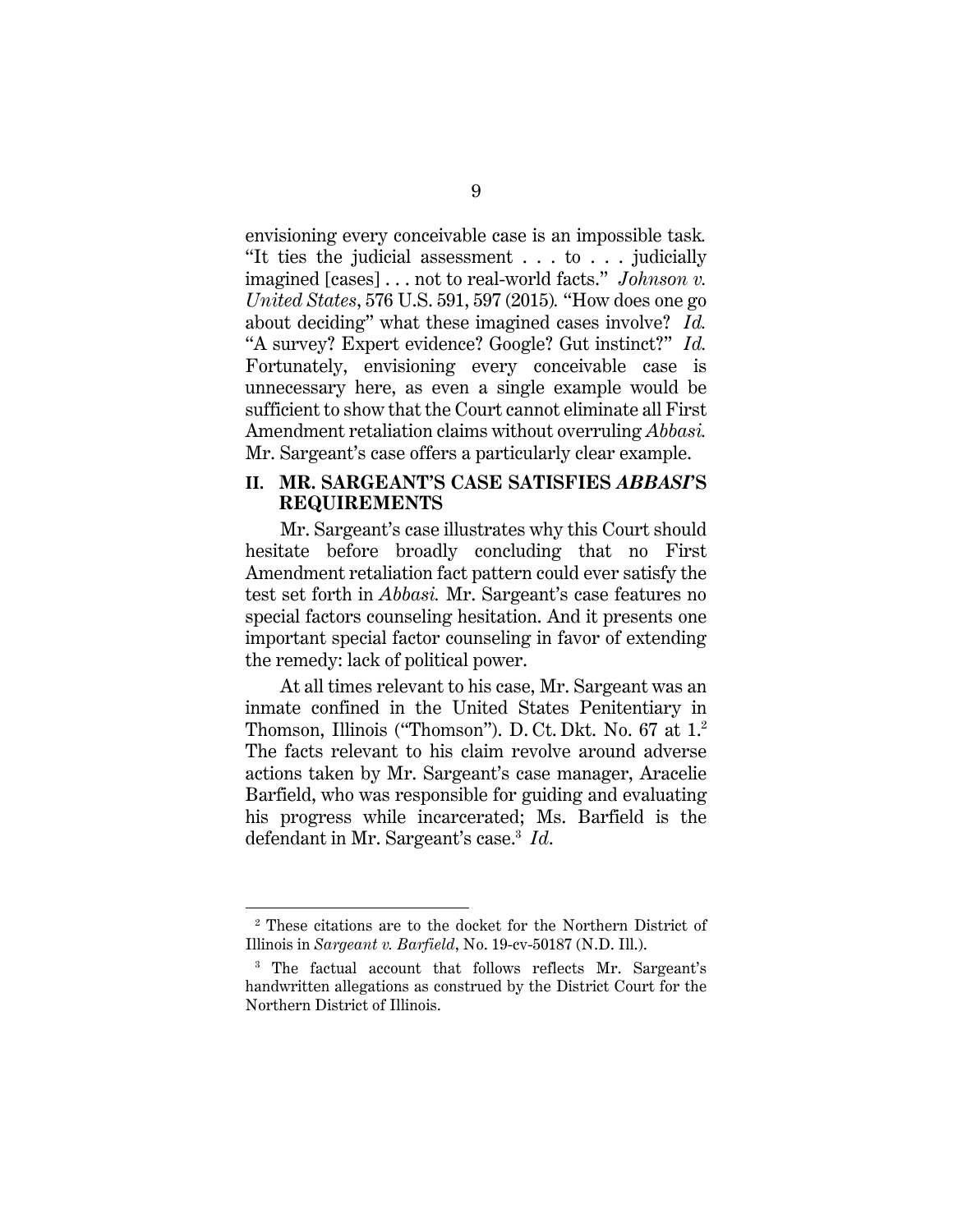On or around July 19, 2019, Mr. Sargeant filed a Prison Rape Elimination Act PREA report complaining of sexual harassment by a prison guard, Ms. Cruz. *Id.* at 2. The same day, Ms. Barfield gave Mr. Sargeant a copy of the institution's response to his PREA report, signed by Ms. Cruz. D. Ct. Dkt No. 23 at 6*.* When Mr. Sargeant complained that the response should not have been viewed by Ms. Cruz, its subject, Ms. Barfield began telling other prison officers that Mr. Sargeant had filed a PREA report. *Id*. at 7. Concerned by this behavior, Mr. Sargeant filed a bias complaint against Ms. Barfield, accusing her of misconduct. *Id.*

Shortly thereafter, Mr. Sargeant was denied customary privileges such as using the telephone and accessing the library. *Id.* at Exhibit 3. In addition, Ms. Barfield filed multiple false reports about Mr. Sargeant, resulting in a 60-day delay in the completion of his rehabilitation program. *Id*. at 7. Unsatisfied that she had gotten her point across, Ms. Barfield deliberately assigned Mr. Sargeant to live with inmates who were known to be particularly violent, some of whom attacked Mr. Sargeant on multiple occasions.<sup>4</sup> *Id.* at 9.

<sup>4</sup> This Court has recognized that the transfer of an inmate to housing with known safety risks constitutes a clearly established Eighth Amendment violation. *See Farmer v. Brennan*, 511 U.S. 825, 828 (1994)*.* Federal courts of appeals have recognized for decades that forcing a prisoner to live with violent inmates in retaliation for filing a grievance is clearly unconstitutional under the First Amendment. *See, e.g.*, *Rhodes v. Robinson*, 408 F.3d 559, 569 (9th Cir. 2005) (prohibition on retaliatory punishment clearly established); *Atkinson v. Taylor*, 316 F.3d 257, 269–70 (3d Cir. 2003) (similar); *Scott v. Churchill*, 377 F.3d 565, 570–72 (6th Cir. 2004) (citing *Gibbs v. Hopkins*, 10 F.3d 373, 378-80 (6th Cir. 1993)) (similar); *see also Crawford-El v. Britton*, 951 F.2d 1314, 1318 (D.C. Cir. 1991) (holding that "interfere[nce] with the transmission of an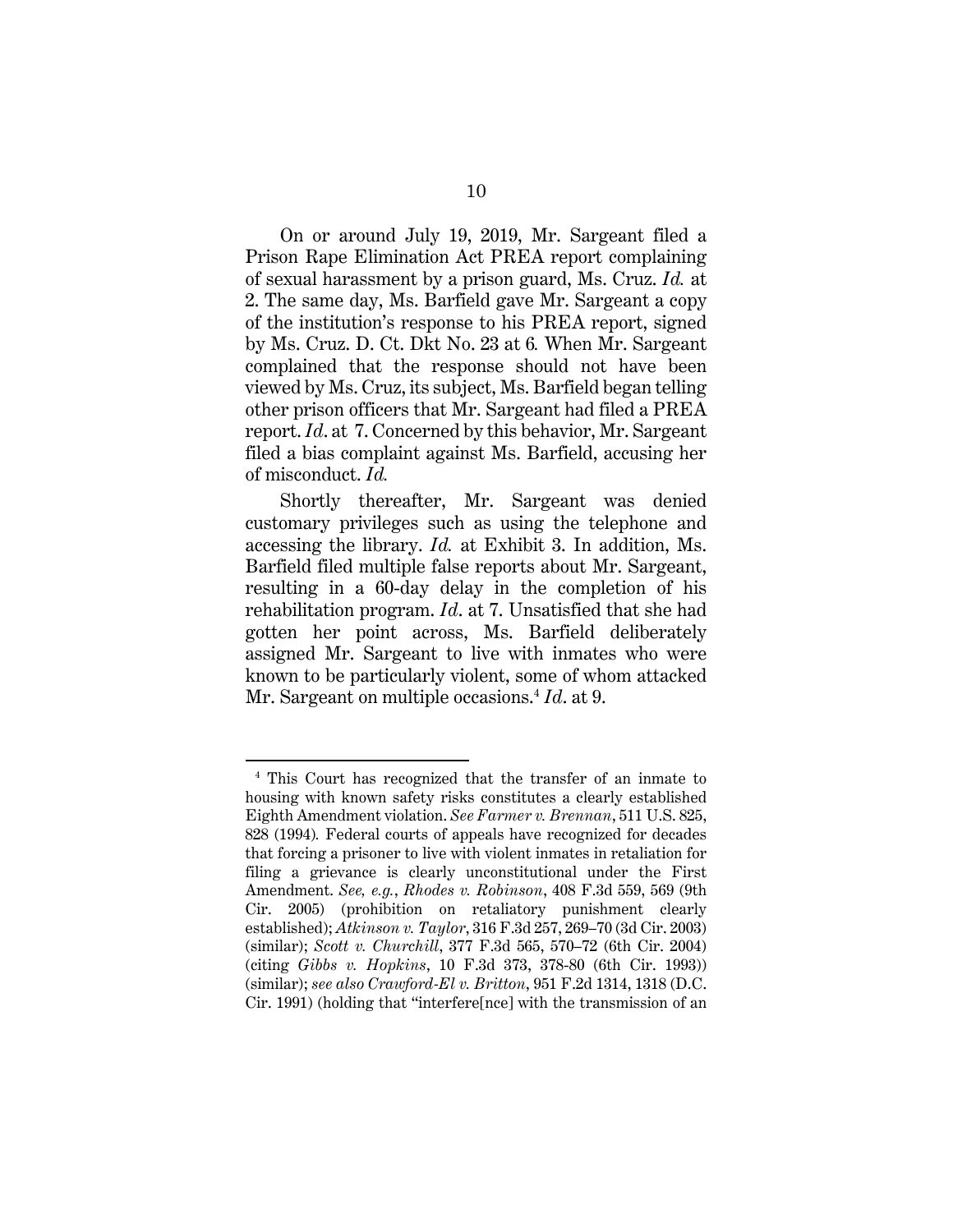Mr. Sargeant suffered at the hands of Ms. Barfield until he was transferred from Thomson to a different facility. D. Ct. Dkt. No. 67 at 3. Because Mr. Sargeant's physical safety is no longer threatened by his retaliatory housing assignment at Thomson, neither injunctive relief nor relief through the prison grievance system is available. For these clear violations of Mr. Sargeant's constitutional rights, only damages can provide redress.

Tragically, inmates nationwide regularly experience retaliation, often resulting in physical harm, for accessing institutional grievance processes. For those in federal custody who exhaust those processes, no remedies exist; worse, for some, such as Mr. Sargeant, it is that very exhaustion that triggers the retaliation. This absence of alternatives to the very remedy that motivates constitutional violations has a chilling effect on the exercise of those processes, and on inmate speech generally; as a result, the scale of unreported federal prison official misconduct is difficult to measure.

Further, this class of particularly vulnerable federal inmates is expansive: federal prisoner claims based on First Amendment retaliation are dismissed in the federal courts nearly every day. And felons in federal custody who often lack the right to vote and any fixed residency have no ability to exercise the political power necessary to persuade Congress to provide a damages remedy to protect their constitutional rights. *See Carolene Prods. Co.*, 304 U.S. at 153 n.4*.* That so many are subject to retaliation without redress reveals a blind spot in the patchwork of constitutional rights.

The case now before the Court does not concern that blind spot; whether this Court decides to recognize

inmate's legal papers for the purpose of thwarting the inmate's litigation" is unconstitutional).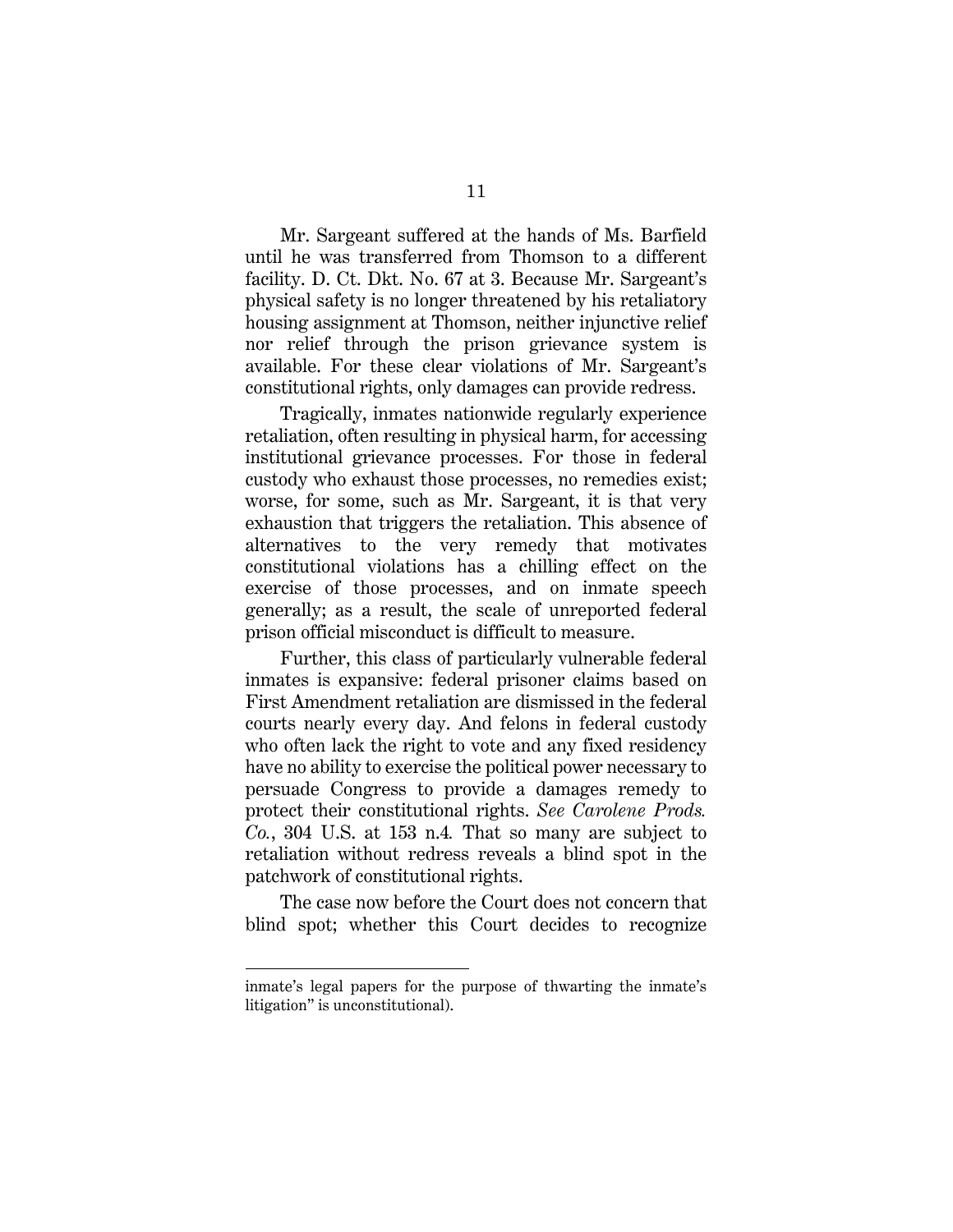respondent's First Amendment *Bivens* claim need not and should not—bear on the viability of distinct First Amendment retaliation claims under *Bivens*. Yet petitioner seeks precisely that result, pitching respondent's particular circumstances as a model for determining whether *any* First Amendment retaliation claim could *ever* support a remedy under *Bivens.* Mr. Sargeant's case demonstrates the need for a cautious response to petitioner's argument.

Mr. Sargeant's claims are the kind that this Court sought to preserve in *Abbasi* and *Hernandez v. Mesa*, 140 S. Ct. 735 (2020). Seeking to ensure that courts did not overstep the judicial role under *Bivens*, the Court identified special factors counseling against the extension of *Bivens* to new contexts. Principally, these cases established that the Court should hesitate before extending *Bivens* remedies to claims against high-level officials or implicating government policymaking; claims that implicate sensitive issues of national security; and where alternative remedies are available to the plaintiff. In setting forth these factors, *Abbasi* and *Hernandez*  clarified the Court's view as to the narrow availability of a *Bivens* remedy, simultaneously leaving open the possibility that, for certain claims, a *Bivens* remedy might be necessary.

Mr. Sargeant's is one of those claims—none of the *Abbasi* factors are implicated in Mr. Sargeant's case. Neither are the factors identified in *Hernandez*, nor those alleged by petitioner and the United States in the case at bar.

In *Abbasi*, this Court concluded that four "special factors" prevented the Court from recognizing the respondents' claims: (1) the attempt to use a *Bivens* remedy as a vehicle for altering an entity's policy, 137 S. Ct. at 1860, (2) the attempt to use a *Bivens* claim to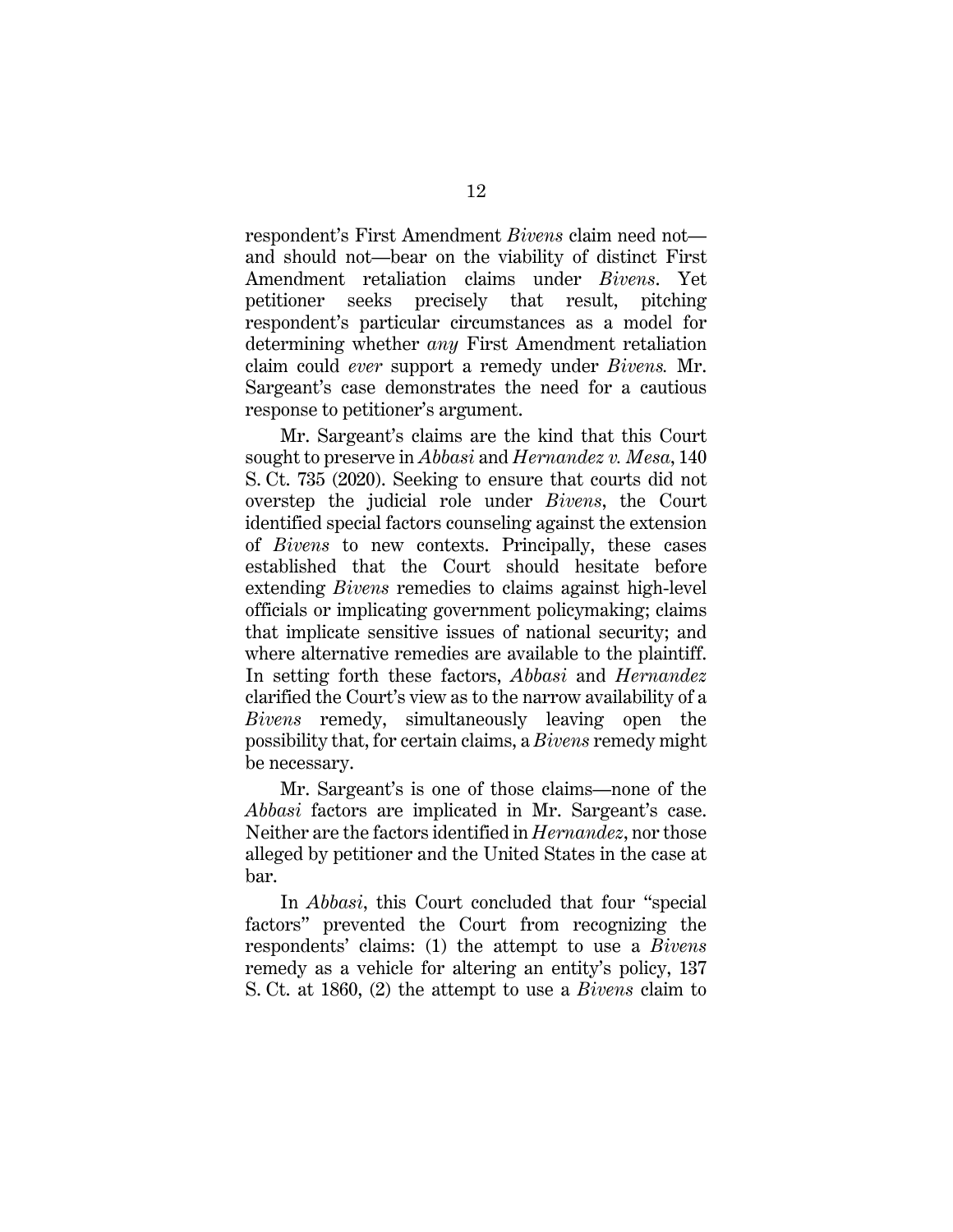challenge "more than standard 'law enforcement operations,'" *id*. at 1861 (quoting *United States v. Verdugo-Urquidez*, 494 U.S. 259, 273 (1990)), (3) congressional silence in the face of salient, high-level executive policy, *id*. at 1862, and (4) the existence of alternative available remedies for the constitutional harm, apart from the recognition of an implied claim for money damages, *id*. None of these apply to Mr. Sargeant.

First, Mr. Sargeant seeks money damages *only* for a clear violation of his First Amendment rights at the hands of a low-level government official, not any government policy. The official did not act pursuant to any "policy," and Mr. Sargeant does not charge that she did. Second, Mr. Sargeant challenges *only* the conduct of one individual low-level government official that occurred in the scope of that official's employment; his case falls within the recurrent sphere of standard law enforcement operations. Third, there is no high-level executive policy implicated by Mr. Sargeant's suit against a low-level prison official, in contrast to the sweeping executive policies that were central to the *Bivens* claims disallowed in *Abbasi*. Mr. Sargeant does not even challenge *low*-level policy, such as the administration of the prison grievance system. He specifically challenges the retaliation of a single official for his having made use of that system. Finally, Mr. Sargeant's case is one of "damages or nothing." *Id*. at 1862 (quoting *Bivens*, 403 U.S at 410 (Harlan, J., concurring). Mr. Sargeant has been transferred from the facility where his constitutional rights were violated and no longer faces a constant threat of physical harm, so no equitable relief is available. Further, the only administrative grievance processes available to Mr. Sargeant were self-defeating: his very use of them motivated the violations of his constitutional rights. To determine that the availability of the prison grievance process obviates the need for a *Bivens* remedy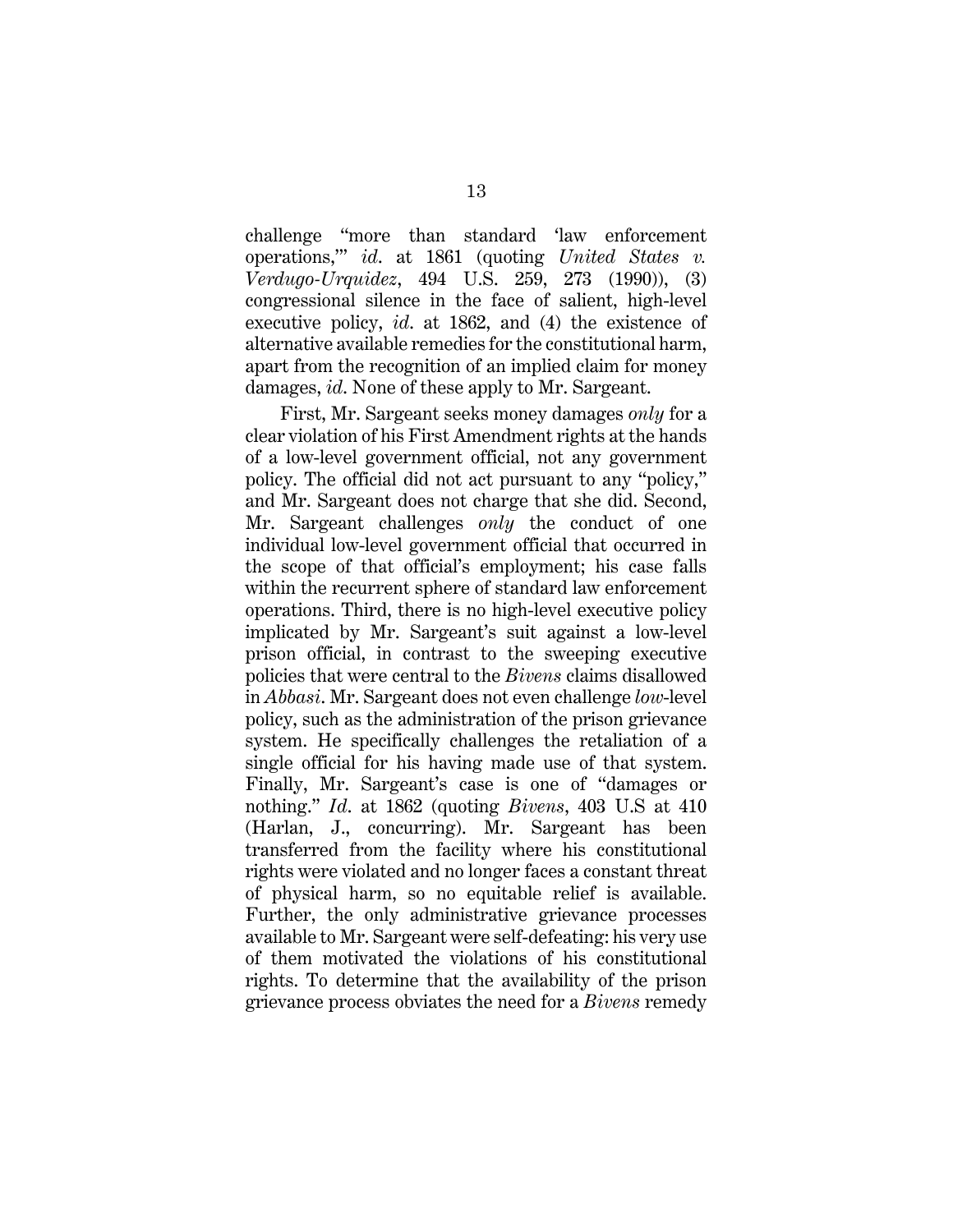would effectively erase Mr. Sargeant's right to be free from retaliation for exercising his freedom of speech.<sup>5</sup> It would permit the Executive Branch to establish administrative procedures that not only fail to address retaliation, but generate it, allowing low-level Executive officials to weaponize the Court's "hesitation" against prisoners who seek redress for the wide variety of harms that they inevitably suffer while in custody.6

In addition to the special factors recognized in *Abbasi*, the special factors that the Court identified in *Hernandez*, as well as those that petitioner and the United States have identified, are inapplicable to Mr. Sargeant's case. His case will have no potential effect on

<sup>&</sup>lt;sup>5</sup> The Court has recognized "circumstances in which an administrative remedy, although officially on the books, is not capable of use to obtain relief" in the prison context. *See Ross v. Blake*, 136 S. Ct. 1850, 1859-60 (2016). These circumstances include when "prison administrators thwart inmates from taking advantage of a grievance process through machination, misinterpretation, or intimidation." *Id*.

<sup>6</sup> Cases brought pursuant to 42 U.S.C. § 1983 demonstrate the severity of the conditions to which inmates are routinely subjected. *See Glover v. Alabama Dep't of Corrections*, 734 F.2d 691 (11th Cir. 1984) (prison inmate stabbed by fellow inmate after a prison official offered five to six packs of cigarettes in exchange for plaintiff's killing); *Slakan v. Porter*, 737 F.2d 368 (4th Cir. 1984) (inmate injured by prison guards' use of high-pressure water hoses, tear gas and billy clubs to subdue him while he was confined to a one-man cell); *Smith v. Rowe*, 761 F.2d 360 (7th Cir. 1985) (inmate held in segregation for over 22 months for possessing tape recorder); *Henderson v. DeRobertis*, 940 F.2d 1055 (7th Cir. 1991) (inmates subjected to freezing temperatures in cellblock without heating and exposed to winter elements, not permitted to bring warm clothes or provided blankets). If there were no *Bivens* remedy for federal inmates who suffer retaliation for complaining about circumstances such as these, then the fate of a prisoner's constitutional rights could depend simply on whether they are housed in state or federal facilities.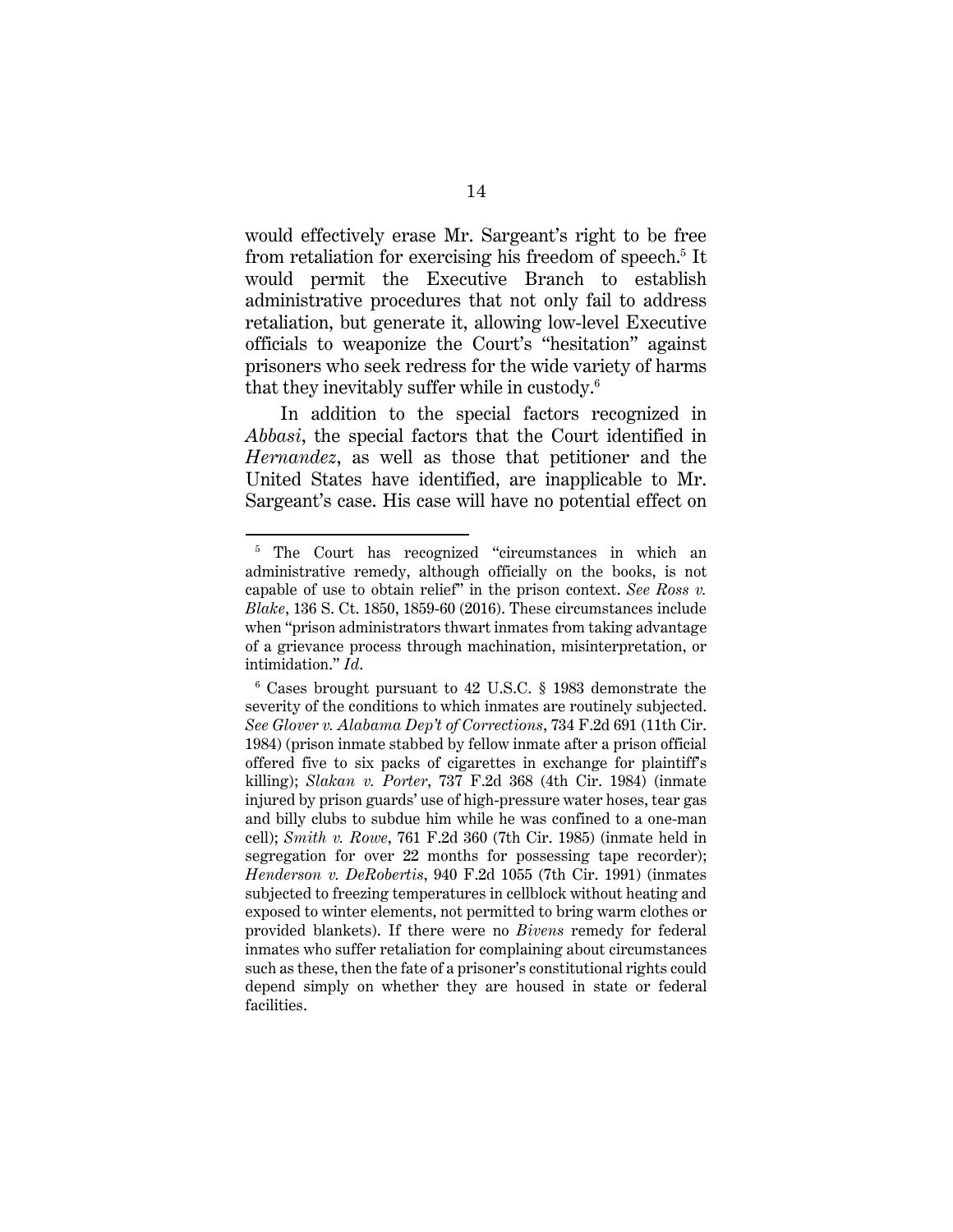foreign relations, 140 S. Ct. at 744; no risk of undermining border security, *id*. at 746-47; Pet. Br. at 29; will not cause any reluctance by Congress to authorize damages awards for injuries outside of our borders, 140 S. Ct. at 747; and involves no adequate alternative remedies under other laws, Pet. Br. at 32-35; U.S. Br. at 24.7

Mr. Sargeant's case also presents one important feature counseling in favor of extending *Bivens* to cases like his: prisoners have no ability to influence Congress to establish a cause of action to protect them. Prisoners are true societal outcasts: disenfranchised, scorned and feared, shut away from public view. But the First Amendment is of general application, and its protections reach prisoners, too*.* To whom but the courts can prisoners turn, without any power to cobble together legislative majorities, to guarantee those rights? A constitution, no less than a society, can be judged by how it treats its prisoners.

The Court's test in *Abbasi* was carefully crafted to protect federal officials from the imposition of implied damages remedies in the face of factors counseling hesitation*.* But it was also crafted to protect claims like Mr. Sargeant's from being swept away by unwarranted generalizations. The Court left the door open for future *Bivens* extension because it recognized that cases involving petty constitutional violations by low-level federal officials in the recurrent sphere of quotidian law

<sup>&</sup>lt;sup>7</sup> Though not raised by petitioner or the United States, the common refrain that federal courts are ill-equipped to hear claims of monetary damages against law enforcement officers for constitutional violations also should not bar the extension of a *Bivens* remedy to Mr. Sargeant's case. His case raises no policy implications that are not equally prevalent in the context of claims under § 1983, which federal courts routinely and competently assess.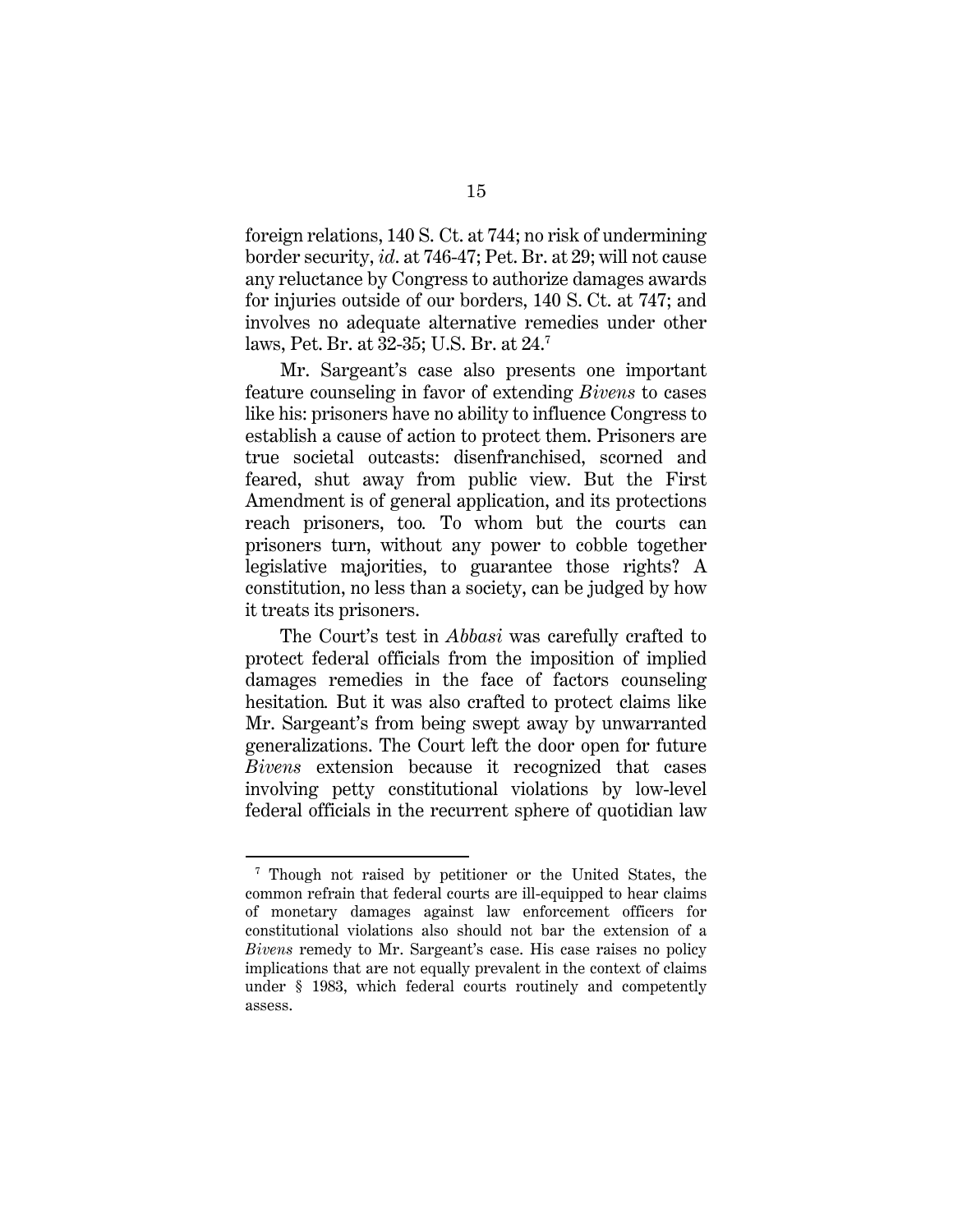enforcement *exist*, and that some victims of those acts might require a damages remedy to be made whole. Mr. Sargeant's case is such a case. The *Abbasi* test demands case-by-case analysis of the particular factual circumstances before a court. The Court cannot, consistent with *Abbasi*, foreclose "any First Amendment retaliation claim" under *Bivens*.

#### **III. BECAUSE NO PARTY HAS ASKED THE COURT TO OVERRULE** *ABBASI***, THE COURT SHOULD EITHER APPLY IT TO THIS CASE'S UNIQUE FACT PATTERN OR DISMISS THE FIRST QUESTION AS IMPROVIDENTLY GRANTED**

The question of whether this Court should revisit or overrule *Abbasi* has not been contemplated or briefed by the parties. The Court should therefore either apply *Abbasi* to the facts or dismiss the first question presented as improvidently granted.

The Court has not been asked to revise or overrule the *Abbasi* standard and should not do so. *See Janus v. American Federation of State County and Municipal Employees, Council 31*, 138 S. Ct. 2448, 2478 (2018) ("We will not overturn a past decision unless there are strong grounds for doing so.") (citing *United States v. International Business Machines Corp*., 517 U.S. 843, 855–856 (1996) and *Citizens United v. Federal Election Com'n*, 558 U.S. 310, 377 (2010) (Roberts, C.J., concurring)); *see also Payne v. Tennessee*, 501 U.S. 808, 827, (1991) ("Stare decisis is the preferred course because it promotes the evenhanded, predictable, and consistent development of legal principles, fosters reliance on judicial decisions, and contributes to the actual and perceived integrity of the judicial process.").

The Court should not disturb *Abbasi* because *Abbasi*  has achieved its aim: *Abbasi* signified a turning point in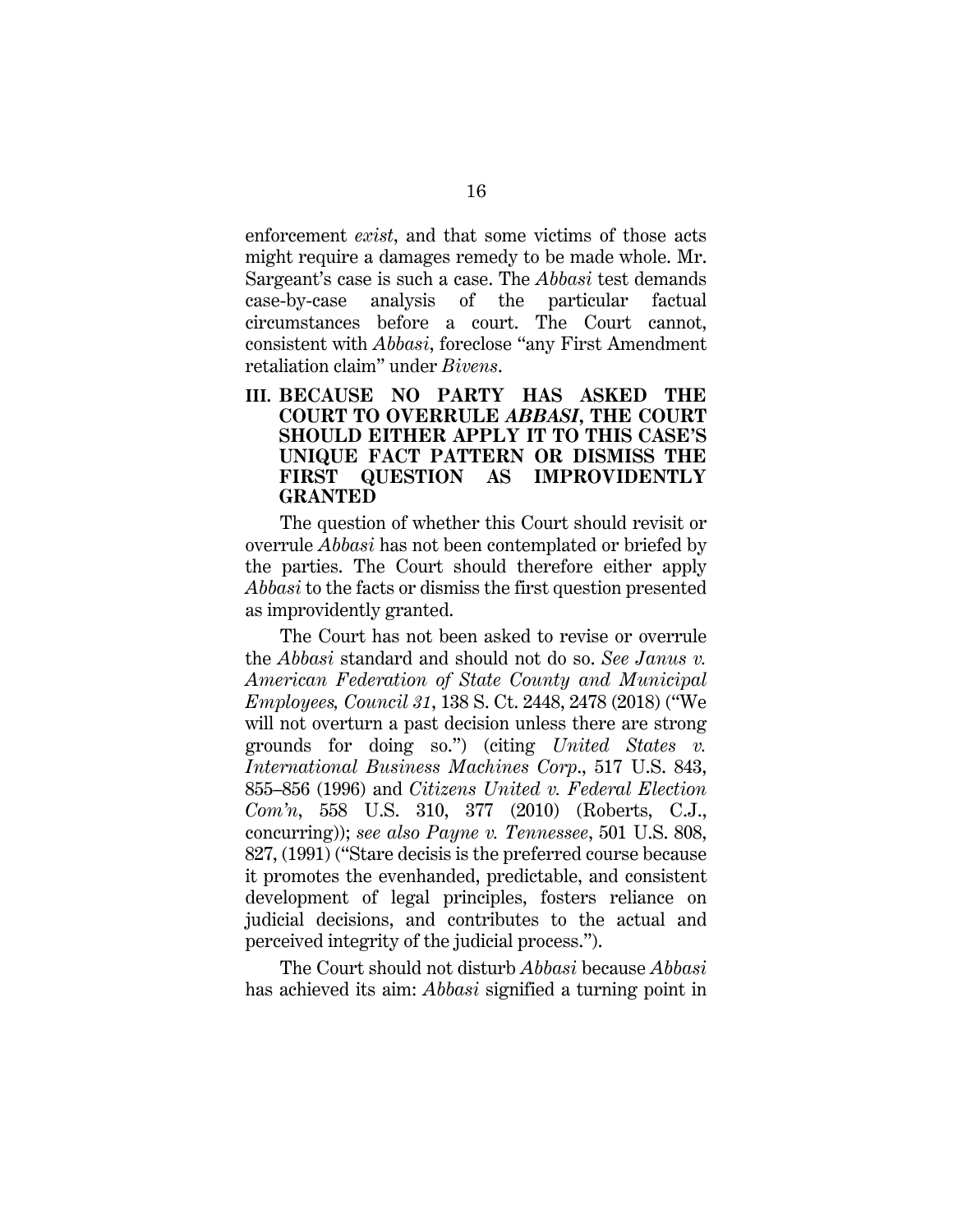the Court's *Bivens* jurisprudence, explicitly identifying *Bivens* as a disfavored remedy, but wisely preserving the possibility for rare cases that lack special factors or other avenues of redress. 137 S. Ct. at 1876. Its goal was to stem the tide of claims brought by plaintiffs who would use the Judicial Branch to shape or alter government policy, or who had other meaningful means of redress available to them, while simultaneously permitting the *Bivens* remedy to persist in the common and recurrent sphere of prisons where, the Court realized, it might still be necessary on rare occasions to invoke.

That goal has been achieved: judicial opinions extending *Bivens* claims to novel contexts post-*Abbasi* are vanishingly few. Lower courts have taken their task seriously, carefully analyzing facts and stopping when special factors cause them to hesitate. And yet the tool for vindicating the constitutional rights of victims of petty, lawless and unaccountable acts by low-level federal officials remains available in the limited cases where the Court recognized that it should. The very prospect that such a case might still be cognizable may well serve as a deterrent to federal officials who would, in its absence, subject another human being to the fate that befell Mr. Sargeant.

Because the parties have not requested that this Court overrule *Abbasi*, the issue has not been briefed, and the *Abbasi* test works as intended, the Court should either apply *Abbasi* or dismiss the first question presented as improvidently granted.